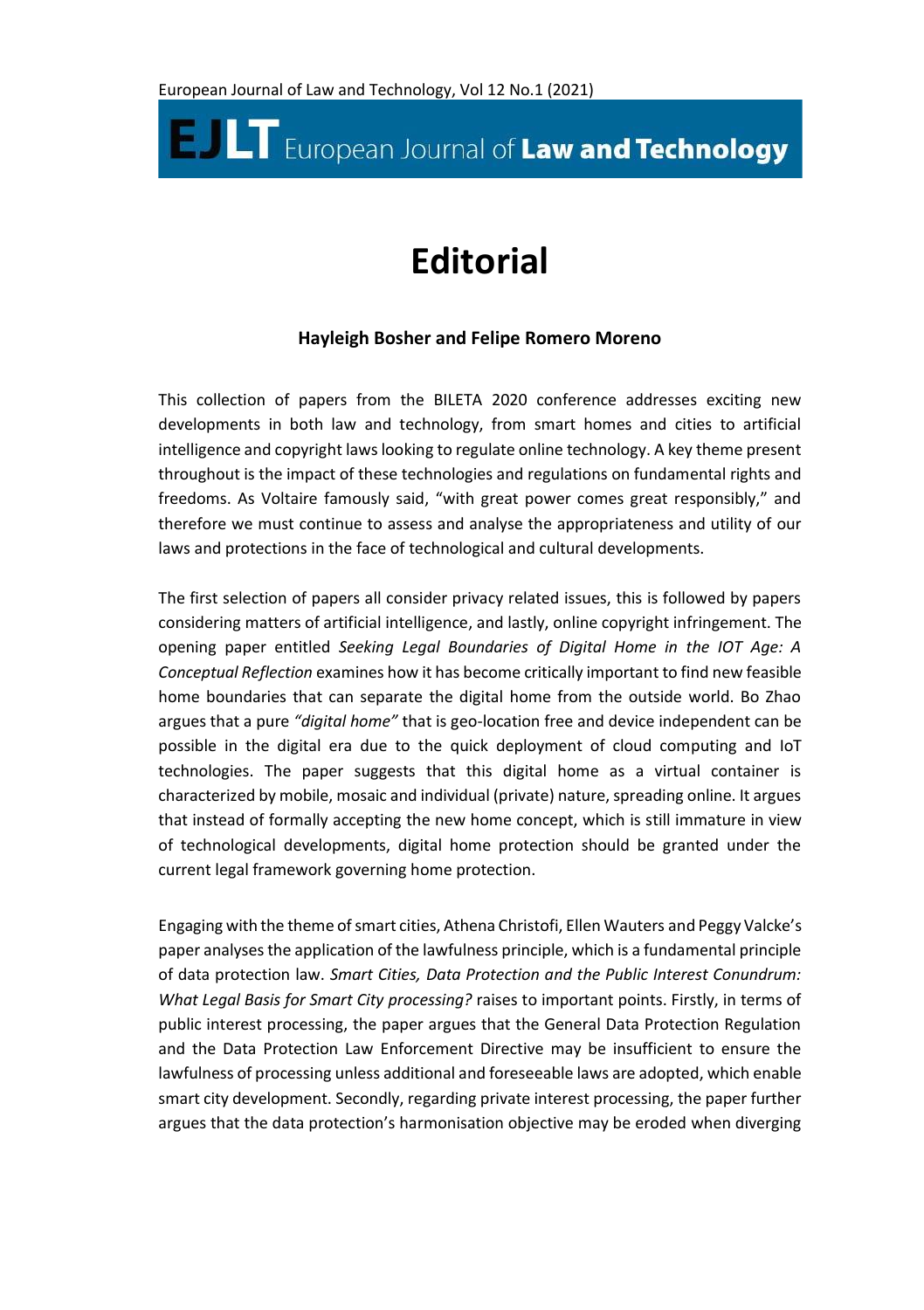national practices emerge due to regulators' desire to offer citizens increased protection in public spaces.

Moving on from the digital home context, Brenda Espinosa Apráez then analyses one of the dichotomies around which the European Commission has built its policies to facilitate and stimulate data sharing that is, the distinction between public sector and private sector data. *Reconsidering the Public-Private Data Dichotomy in the European Union's Data Sharing Policies* focuses on EU law and policies on accessibility and re-use of data to foster innovation and economic growth, included in Government-to-Business data sharing and Business-to-Business data sharing. Addressing the issue of facilitating and stimulating data sharing as a key element of a thriving data economy, the paper examines both, the assumptions underlying the public-private data dichotomy and whether these assumptions still hold true under the current dynamics of data production.

Lauren Elrick, in the next paper argues that while beneficial from the standpoint of simplifying data exchange, the Interoperability Regulations raise significant human rights concerns related to privacy and data protection. Building on a *''complex landscape''* through a holistic perspective, *Finding the Balance between Security and Human Rights in the EU Border Security Ecosystem* argues that the Interoperability Regulations fail to consider the importance of the purposes behind each individual database. The paper suggests that rather than looking at the interoperability provisions in isolation, greater attention should be paid to the wider context within which these databases have developed. It concludes that the Interoperability Regulations ignore such context, thus prioritising the development of new tools for security purposes at the expense of the human rights of migrants.

In the next article, *Children's Right to Privacy And Data Protection*, Cansu Caglar asks whether the article on conditions applicable to child's consent under the GDPR tackle the challenges of the digital era or create further confusion? Caglar highlights that children and their parents are often unaware of the privacy and security compromises they make and all possible impacts of data processing, data linkage and data aggregation that may affect their rights and freedoms while using new technologies. In light of this, the article examines the newly incorporated requirements and concepts in relation to conditions applicable to child's consent under the GDPR, and analyses whether the protection envisaged for children reflects the cognitive appraisal of a child compared to an adult. It focuses on the requirements for obtaining valid consent from the child or parent for the processing of children's personal data, and discusses the challenges faced during the implementation and enforcement of such provisions in practice and whether these requirements are sufficient to ensure the protection of children's rights and freedoms.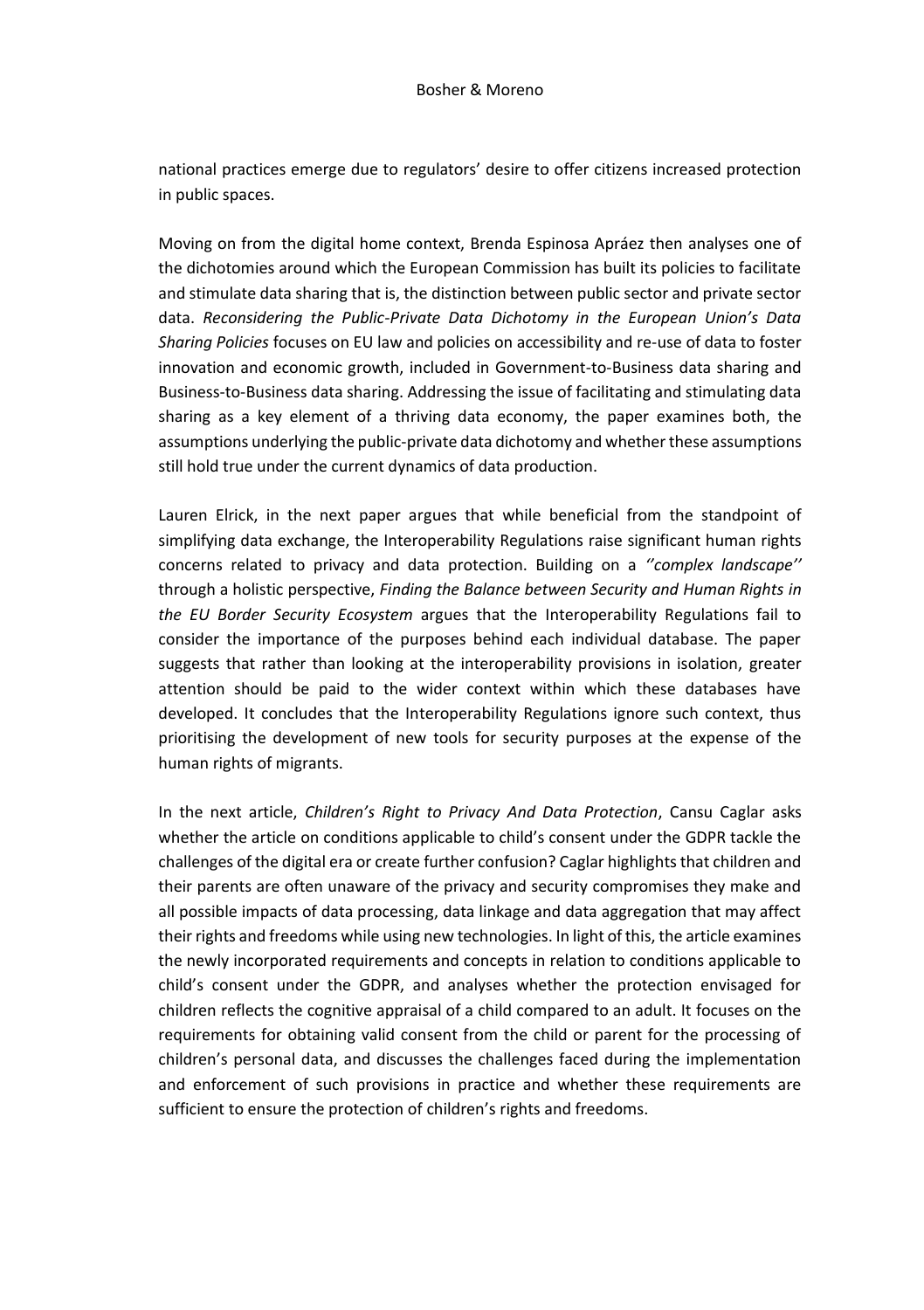Daria Onitiu's paper follows, titled *Determining Your 'Fashion Identity' in Fashion Recommender Systems and Issues Surrounding the Right to Privacy.* This article considers the implications of AI on autonomy and informational privacy focusing on recommender engines in fashion e-commerce. Fashion recommender systems support the optimisation of social processes that are based on implementing fashion narratives on style and emotional attributes on clothing in the algorithmic process. Whilst fashion recommender systems illustrate incomplete semblance of individual behaviour, it bases the operation on the responsiveness of individual behaviour, impacting an individual's autonomy. In this respect, algorithmic processes engage in a process of interactive value creation based on the creation of an imaginary that affects the individual's subjective experience of self, and a person's identification of the self in a social context. The author argues that a deeper understanding of conditions that shape an individual's expression of inter-personal values regarding fashion recommender systems is needed.

Building on the topic of artificial intelligence, Alexandra Molitorisová and Pavel Šístek focus on another important issue in their paper, *Reimagining Electronic Communications Regulatory Environment with AI: Self-Regulation Embedded in 'Techno-Regulation'*. The authors examine how Brownsword's description of *''techno-regulation''* matches current trends in radio spectrum management being the precursor of all technologically managed environments. The paper assesses the driving forces behind the current trends in radio spectrum management, as well as the related regulatory fitness of techno-regulatory approaches. The authors uncover the ways in which regulatees attempt to disrupt, hack or compromise regulatory technology, and how radio spectrum management achieves control over compliance in the transformed environment.

Continuing on the topic of AI, Gülüm Bayraktaroğlu-Özçelik and Ş. Barış Özçelik take a look at the *Use of AI-Based Technologies in International Commercial Arbitration*. Their paper deals with the involvement of artificial intelligence based technologies in international commercial arbitration, considering its use in the assistance in the arbitral processes and the challenging question of replacement of human arbitrators with AI-arbitrators. The authors argue that the public policy requirement may act as an important barrier for the recognition and enforcement of arbitral awards given by AI-arbitrators. Nevertheless, if AI is able to assist by lessening the workload, speeding up the process, minimizing the costs and the risks of human mind efficiently, it may also establish a demand for a new regulatory framework for AI-arbitrators to replace human arbitrators.

Last, but by no means least, Sevra Guler Guzel's paper; *Article 17 of the CDSM Directive and the Fundamental Rights: Shaping the Future of the Internet*, discusses the incompatibilities and shortcomings of Article 17 of the Directive on Copyright in the Digital Single Market, in particular the filter obligations to prevent future copyright infringements for online